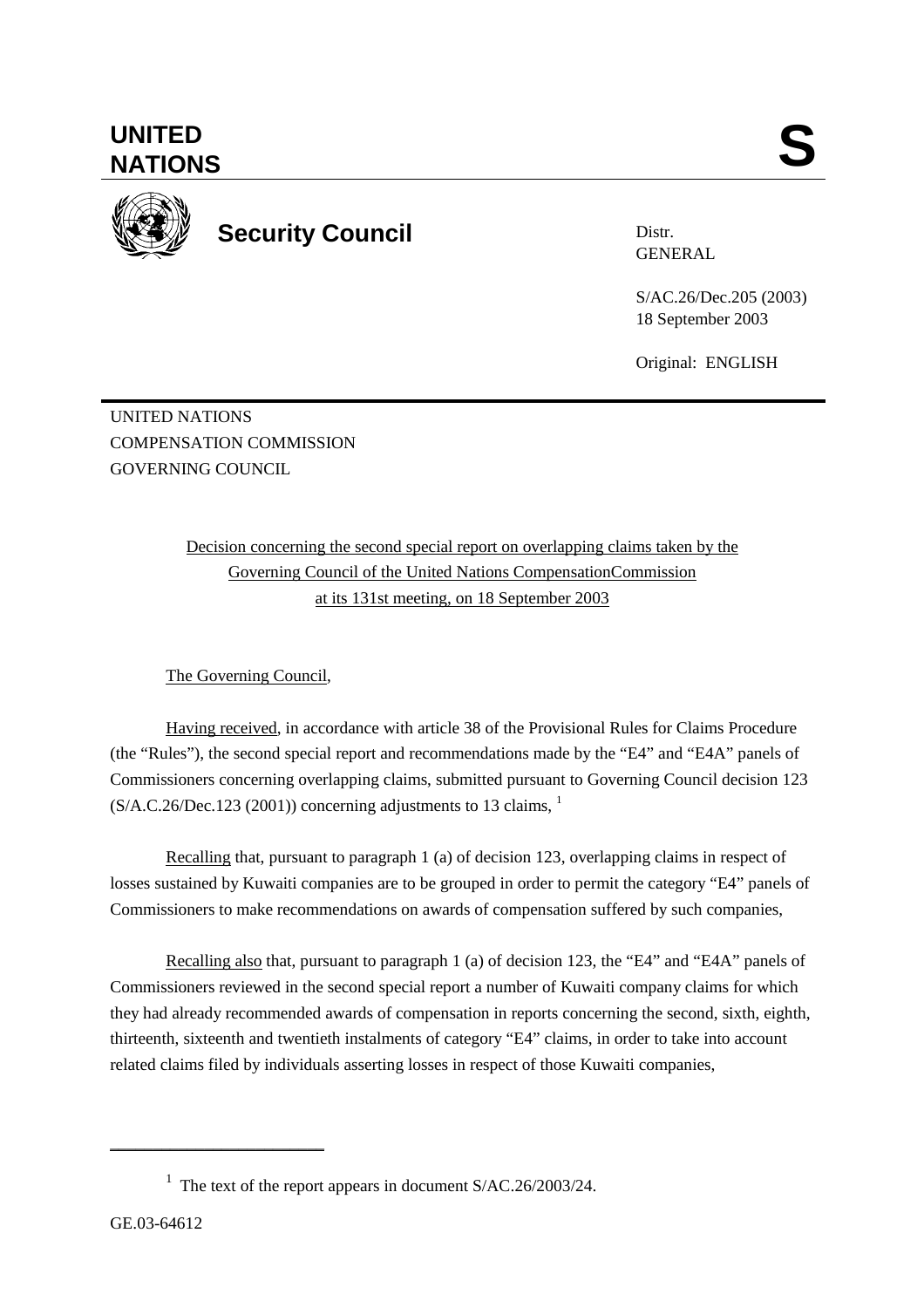## S/AC.26/Dec.205 (2003) Page 2

Noting that the amounts claimed in the related claims filed by individuals, which were considered by the "E4" and "E4A" panels of Commissioners in relation to the previously reviewed Kuwaiti company claims, were asserted in timely filed and duly registered claims submitted by individuals in categories "C" and "D",

1. Approves the recommendations made by the panels of Commissioners, and, accordingly,

2. Decides, pursuant to decision 123 and article 40 of the Rules, to approve the revised recommended awards concerning the claims covered in the second special report. The aggregate revised amounts awarded per instalment, based on the recommendations contained in annexes I and III of the second special report, are as follows:

Table 1. Second instalment category "E4" claims revisions

| Country | Number of claims with<br>revised awards | Previous total award<br>USD | Revised total award |
|---------|-----------------------------------------|-----------------------------|---------------------|
| Kuwait  |                                         | nıl                         | 3,448,004           |

| Country | Number of claims with | Previous total award | Revised total award |  |
|---------|-----------------------|----------------------|---------------------|--|
|         | revised awards        |                      |                     |  |
| Kuwait  |                       | 73.519               | 301,062             |  |

Table 2. Sixteenth instalment category "E4" claims revisions

3. Notes that as referred to in paragraphs 38 to 41 of the report, the Panel has also reviewed four other overlap claims, three of which were included in the second instalment of "E4" claims and one of which was included in the sixth instalment of "E4" claims, and concluded that no adjustment to the previous recommendations of the "E4" Panels is required,

4. Decides to approve the corrected recommended awards concerning three claims referred to in paragraphs 47 to 51 of the second special report, which leads to a total amount of recommended compensation that is USD 79,918 less than the amount of compensation that was previously approved for such claims. The aggregate corrected amounts per instalment, based on the recommendations contained in annex IV of the second special report, are as follows:

Table 3. Eighth instalment category "E4" claims correction

| <u>Country</u> | Number of claims with | Previous total award | Corrected total award |
|----------------|-----------------------|----------------------|-----------------------|
|                | corrected awards      | USD                  | UƏL                   |
| Kuwait         |                       | 55.853               | $+1,804$              |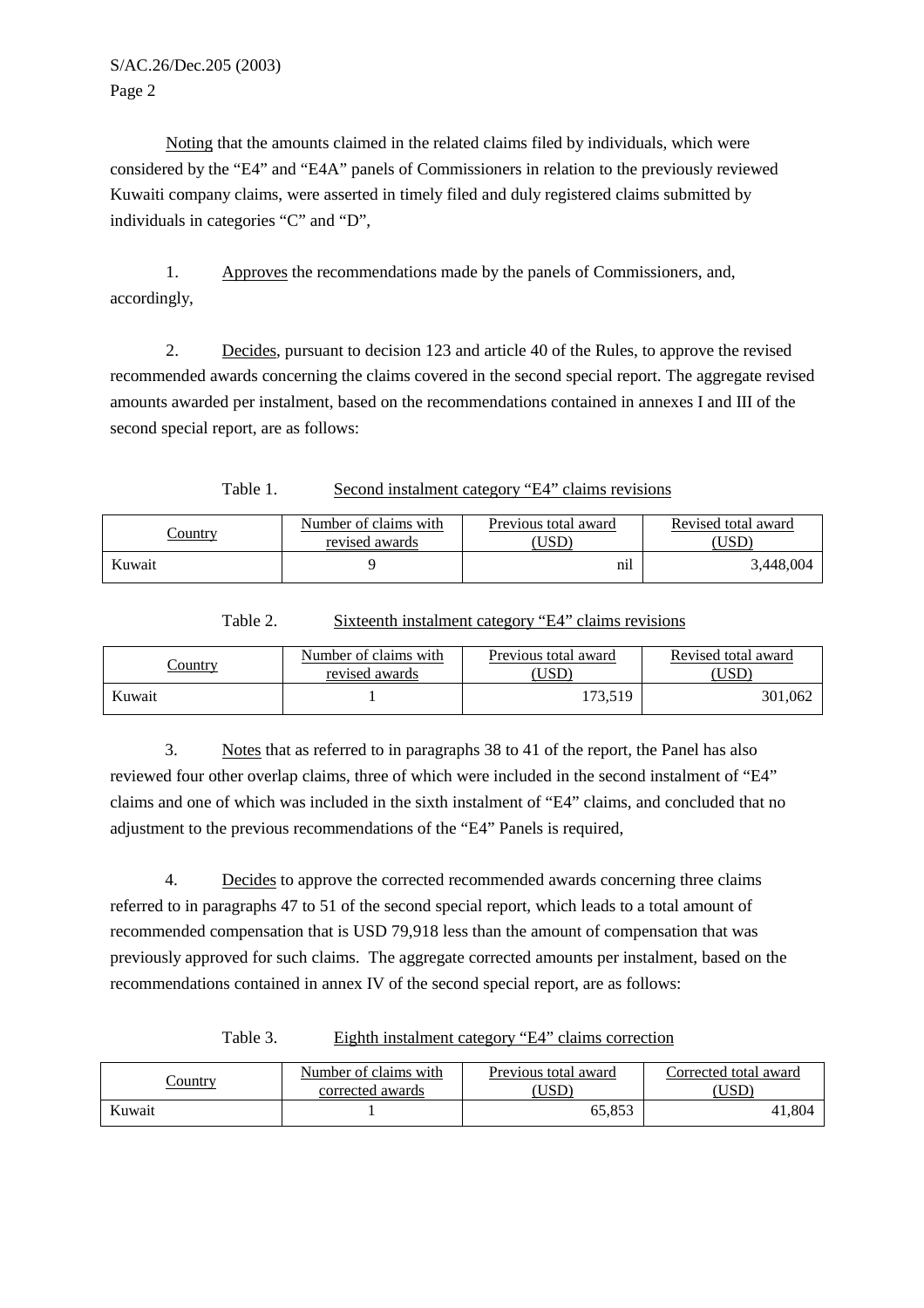| Number of claims with<br><u>Country</u><br>corrected awards |  | Previous total award<br>USD | Corrected total award<br>USD <sup>-</sup> |
|-------------------------------------------------------------|--|-----------------------------|-------------------------------------------|
| Kuwait                                                      |  | 1,654,762                   | 1.632.445                                 |

## Table 4. Thirteenth instalment category "E4" claims correction

Table 5. Twentieth instalment category "E4" claims correction

|                | Number of claims with | Previous total award | Corrected total award |  |
|----------------|-----------------------|----------------------|-----------------------|--|
| <u>Country</u> | corrected awards      | USD <sup>®</sup>     | 'USD                  |  |
| Kuwait         |                       | 509,923              | 476,37                |  |

5. Decides further that the revised and corrected total awards per instalment, based on the recommendations contained in annexes I to IV of the second special report, are as follows:

Table 6. Revised and corrected awards for category "E4" claims

| Instalment            | Previous total award<br>(USD) | Revised and /or corrected<br>total award (USD) | Amount of net effect<br>(USD) |
|-----------------------|-------------------------------|------------------------------------------------|-------------------------------|
| Second instalment     | 121,312,925                   | 124,760,929                                    | 3,448,004                     |
| Eighth instalment     | 88,799,956                    | 88,775,907                                     | (24, 049)                     |
| Thirteenth instalment | 85,458,541                    | 85,436,224                                     | (22,317)                      |
| Sixteenth instalment  | 78,625,458                    | 78,753,001                                     | 127,543                       |
| Twentieth instalment  | 99,577,512                    | 99,543,960                                     | (33, 552)                     |
| Total                 | 473,774,392                   | 477,270,021                                    | 3,495,629                     |

6. Recalls that, in addition to implementing the revised and corrected awards set out in paragraphs 2 and 4 above, pursuant to paragraphs 1 (e) of decision 123, the Executive Secretary will, within the limits of duly registered claims, carry into effect the decisions of the bilateral committees constituted pursuant to the guidelines annexed to decision 123 when payment is made,

7. Recalls also that, further to decisions of the bilateral committees referred to in paragraph 6 above, the Executive Secretary will, within the limits of duly registered claims, carry into effect their decisions which, as applied to the revised awards of compensation set out in the second special report, increase the awards of compensation to which certain category "E4" claimants are entitled, as follows:

| Table 7. | Distribution of additional amounts to Kuwaiti corporate claimants applying      |
|----------|---------------------------------------------------------------------------------|
|          | bilateral committee determinations made pursuant to article 2 of the guidelines |
|          | annexed to decision 123 to recommended awards in the second special report      |

| <u>Country</u> | Number of<br>claims | Amount<br>claimed in "E4"<br>claims (USD) | Previous total<br>award (USD) | Revised total<br>amount of<br>compensation<br>(USD) | Amount of<br>additional<br>compensation<br>(USD) |
|----------------|---------------------|-------------------------------------------|-------------------------------|-----------------------------------------------------|--------------------------------------------------|
| Kuwait         |                     | 6,409,727                                 | nil                           | 1,649,291                                           | 1,649,291                                        |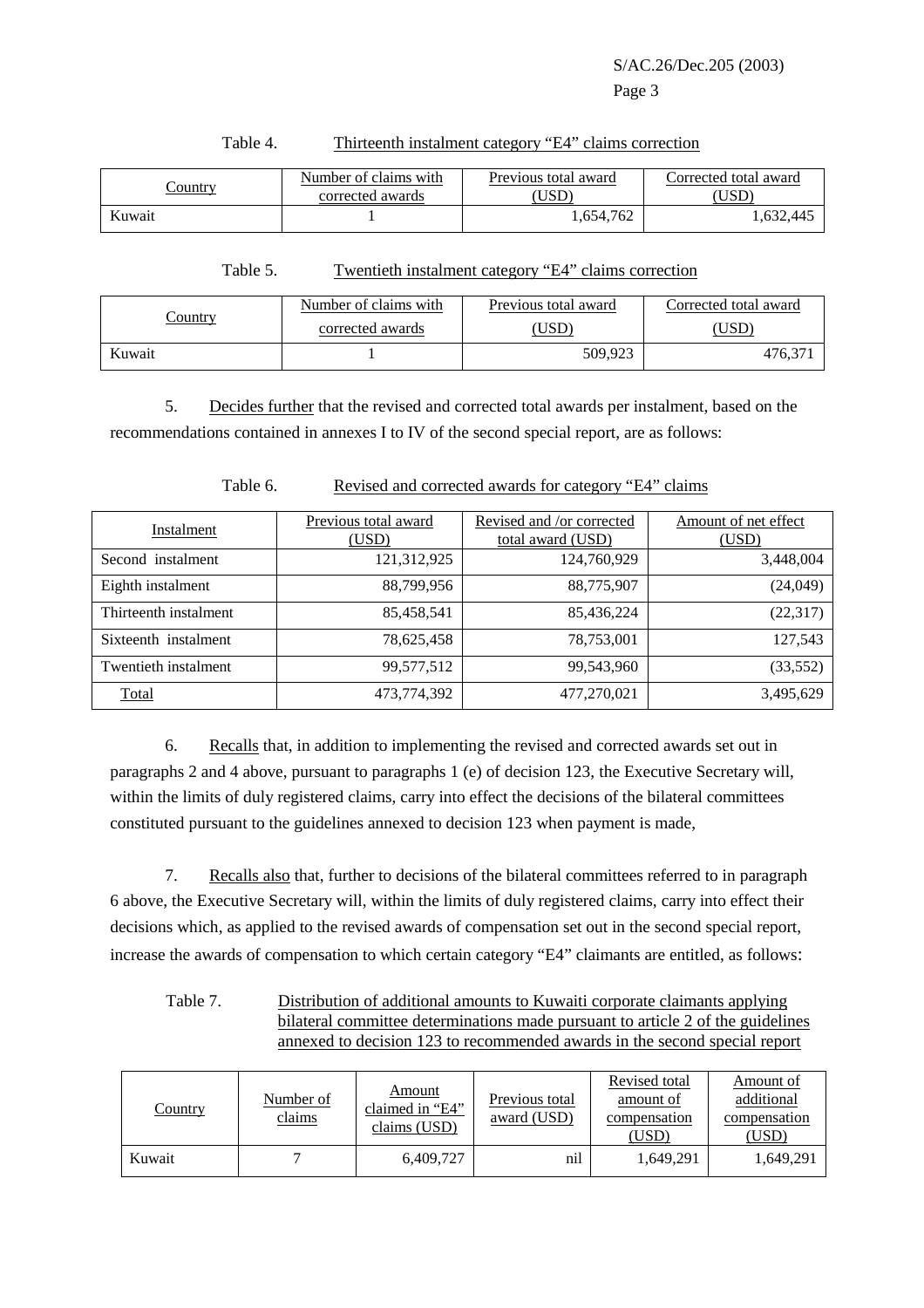## S/AC.26/Dec.205 (2003) Page 4

\_\_\_\_\_\_\_\_\_\_\_\_\_\_\_\_\_\_\_\_\_\_\_\_\_

8. Notes that, further to the distribution of amounts to Kuwaiti corporate claimants applying decisions of the bilateral committees to recommended awards in the second special report, three claimants in category "E4" previously received awards that exceed by a total amount of USD 253,960 the amounts to which they are entitled further to this decision,

9. Requests the Government of the State of Kuwait to return to the Commission, within six months, any amounts which, as a result of the revision, correction and distribution of awards set out in paragraphs 4 and 8 above which, according to this decision, were overpaid to the E4 claimants in previous decisions, as shown in table 8 below,

Table 8. Overpayments due to revision, correction and distribution of awards applying bilateral committee determinations made pursuant to article 2 of the guidelines annexed to decision 123 to recommended awards in the second special report

| <u>Country</u> | Number of affected claims | Amount of overpayment (USD) |  |
|----------------|---------------------------|-----------------------------|--|
| Kuwait         |                           | 222 Q79                     |  |

10. Recalls that paragraph 1 (g) of decision 123 directs the Executive Secretary to make payments on behalf of the Government of the State of Kuwait, pursuant to the irrevocable delegation of authority annexed to decision 123, to the Governments and other submitting entities of the portions of awards of compensation to which category "C" and/or "D" claimants are entitled, as determined by the bilateral committees under the guidelines, as follows: <sup>2</sup>

Table 9. Distribution of awards to individual claimants applying bilateral committee determinations made pursuant to article 2 of the guidelines annexed to decision 123 to recommended awards in the second special report

| <b>Country</b> | Number of<br>claims entitled<br>to receive<br>payment | Number of claims<br>not entitled to<br>receive payment | Amount claimed for<br>corporate losses in<br>individual claims<br>(USD) | Amount of<br>compensation<br>(USD) |
|----------------|-------------------------------------------------------|--------------------------------------------------------|-------------------------------------------------------------------------|------------------------------------|
| Canada         |                                                       | $\theta$                                               | 245,675                                                                 | 47,321                             |
| India          |                                                       | 0                                                      | 178,433                                                                 | 97,909                             |
| Jordan         | 8                                                     | 6                                                      | 22,895,516                                                              | 1,781,750                          |
| Pakistan       |                                                       | $\Omega$                                               | 351,087                                                                 | 186,662                            |
| <b>Total</b>   | 11                                                    | 6                                                      | 23,670,711                                                              | 2,113,642                          |

<sup>&</sup>lt;sup>2</sup> In conformity with the provisions on confidentiality in the Rules (article 30, paragraph 1, and article 40, paragraph 5), information concerning the amount to be paid to each individual claimant will not be made public, but will be provided to each respective Government separately.